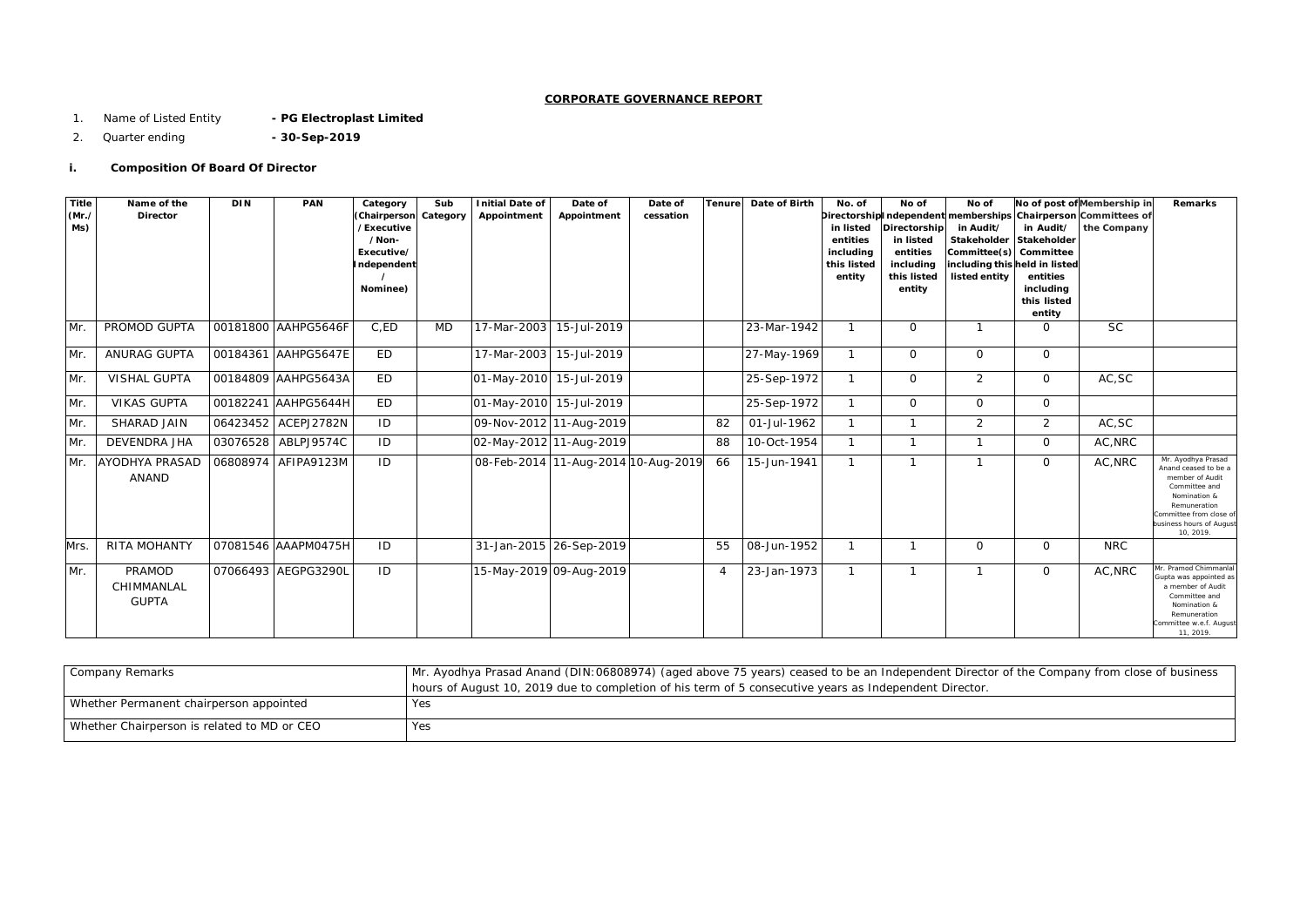### **ii. Composition of Committees**

## **a. Audit Committee**

| Sr.    | Name of the Director    | Category  | Chairperson/Membership | <b>Appointment Date</b> | <b>Cessation Date</b> |
|--------|-------------------------|-----------|------------------------|-------------------------|-----------------------|
| $N$ o. |                         |           |                        |                         |                       |
|        | <b>DEVENDRA JHA</b>     | ID        | Member                 | 02-May-2012             |                       |
|        | <b>VISHAL GUPTA</b>     | <b>ED</b> | Member                 | 12-Aug-2010             |                       |
|        | AYODHYA PRASAD ANAND    | ID        | Member                 | 14-Nov-2014             | 10-Aug-2019           |
|        | SHARAD JAIN             | ID        | Chairperson            | 07-Jan-2013             |                       |
|        | PRAMOD CHIMMANLAL GUPTA | ID        | Member                 | 11-Aug-2019             |                       |

| Company Remarks                         | Mr. Ayodhya Prasad Anand ceased to be a member of Audit Committee from close of business hours of August 10, 2019. |
|-----------------------------------------|--------------------------------------------------------------------------------------------------------------------|
| Whether Permanent chairperson appointed | Yes                                                                                                                |

# **Stakeholders Relationship Committee**

| Sr. | Name of the Director | Category | Chairperson/Membership | <b>Appointment Date</b> | <b>Cessation Date</b> |
|-----|----------------------|----------|------------------------|-------------------------|-----------------------|
| No. |                      |          |                        |                         |                       |
|     | <b>VISHAL GUPTA</b>  | ED       | Member                 | 12-Aug-2010             |                       |
|     | PROMOD GUPTA         | C,ED     | Member                 | 12-Aug-2010             |                       |
|     | SHARAD JAIN          | ID       | Chairperson            | 07-Jan-2013             |                       |

| Company Remarks                              |     |
|----------------------------------------------|-----|
| Wheth<br>her Permanent chairperson appointed | Yes |

# **b.Risk Management Committee**

| Sr<br>No. | Name of the Director | Category | Chairperson/Membership | <b>Appointment Date</b> | Cessation Date |
|-----------|----------------------|----------|------------------------|-------------------------|----------------|
|           |                      |          |                        |                         |                |

| Company L<br>∴ PemarkJi                                              |  |
|----------------------------------------------------------------------|--|
| Whether<br>Permanent<br>appointed<br>. chairper<br><b>JUL</b><br>. . |  |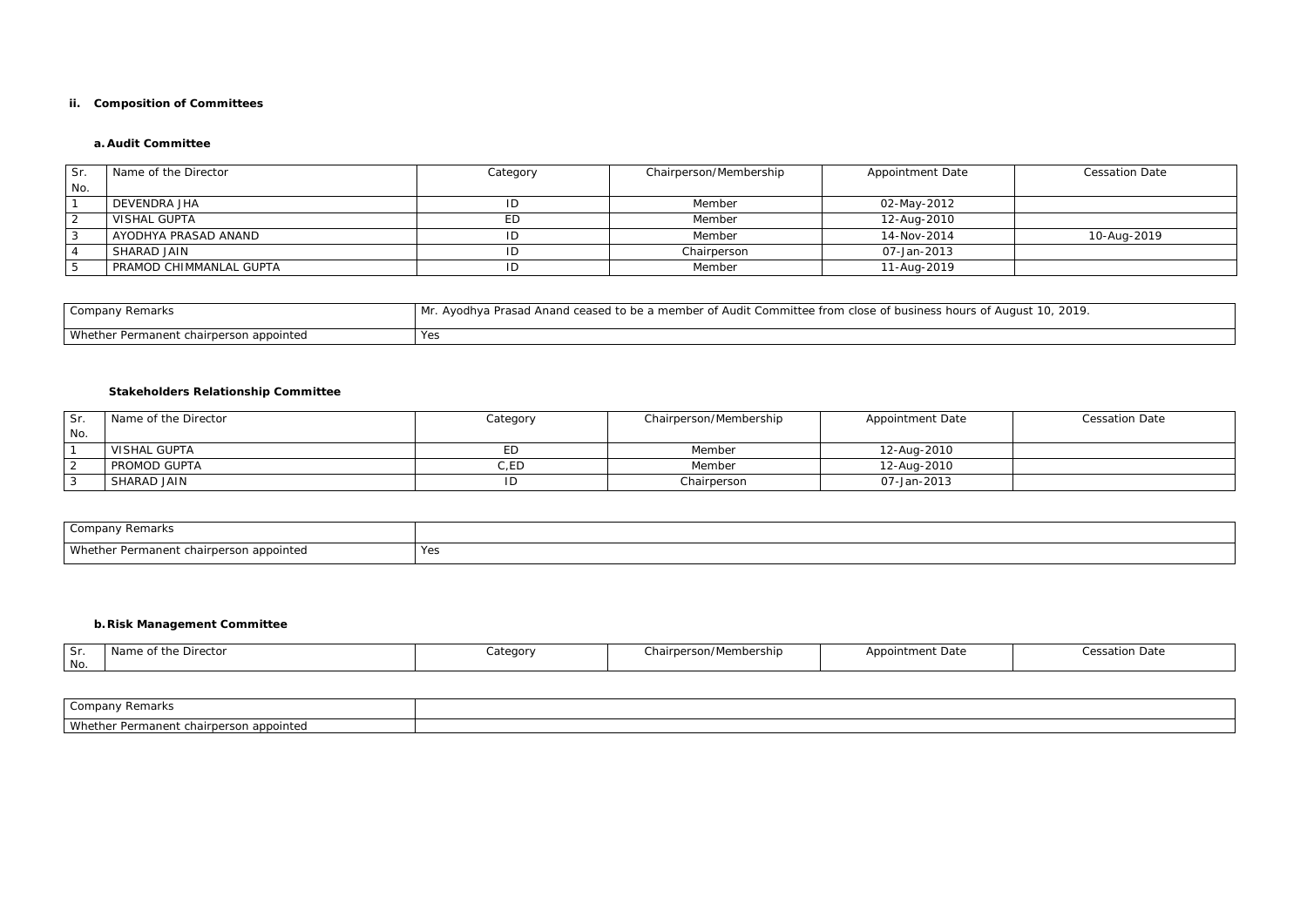### **c. Nomination and Remuneration Committee**

| Sr. | Name of the Director     | Category | Chairperson/Membership | <b>Appointment Date</b> | <b>Cessation Date</b> |
|-----|--------------------------|----------|------------------------|-------------------------|-----------------------|
| No. |                          |          |                        |                         |                       |
|     | DEVENDRA JHA             | ID       | Chairperson            | 07-Jan-2013             |                       |
|     | AYODHYA PRASAD ANAND     | ID       | Member                 | 28-May-2014             | 10-Aug-2019           |
|     | PRAMOD CHIMMANLAL GUPTA_ | ID       | Member                 | 11-Aug-2019             |                       |
|     | RITA MOHANTY             | ID       | Member                 | 31-Jan-2015             |                       |

| Company Remarks                         | . Ayodhya Prasad Anand ceased to be a member of Nomination & Remuneration Committee from clc<br>Mr. |
|-----------------------------------------|-----------------------------------------------------------------------------------------------------|
| Whether Permanent chairperson appointed | Yes                                                                                                 |

### **iii. Meeting of Board of Directors**

| Date(s) of Meeting (if any) in the previous | Date(s) of Meeting (if any) in the | Whether requirement of | <b>Number of Directors present</b> | Number of Independent Directors |
|---------------------------------------------|------------------------------------|------------------------|------------------------------------|---------------------------------|
| auarter                                     | relevant quarter                   | Quorum met             |                                    | present                         |
| 15-May-2019                                 | 10-Aug-2019                        | Yes                    |                                    |                                 |
|                                             |                                    |                        |                                    |                                 |
|                                             |                                    |                        |                                    |                                 |

| Company Remarks                                                |    |
|----------------------------------------------------------------|----|
| Maximum gap between any two consecutive (in number of<br>days) | 86 |

### **iv. Meeting of Committees**

| Name of the Committee               | Date(s) of meeting during of<br>the committee in the previous<br>auarter | Date(s) of meeting of the<br>committee in the relevant<br>quarter | Whether requirement of<br>Quorum met (Yes/No) | <b>Number of Directors</b><br>present | Number of independent<br>directors present |
|-------------------------------------|--------------------------------------------------------------------------|-------------------------------------------------------------------|-----------------------------------------------|---------------------------------------|--------------------------------------------|
| Stakeholders Relationship Committee | 15-May-2019                                                              | 10-Aug-2019                                                       | Yes                                           |                                       |                                            |
| Audit Committee                     | 15-May-2019                                                              | 10-Aug-2019                                                       | Yes                                           |                                       |                                            |
| Nomination & Remuneration Committee | 15-May-2019                                                              |                                                                   |                                               |                                       |                                            |

| Company Remarks                                  |  |
|--------------------------------------------------|--|
| Maximum gap between any two consecutive   86     |  |
| <sup>1</sup> (in number of days) [Only for Audit |  |
| Committee]                                       |  |

ose of business hours of August 10, 2019.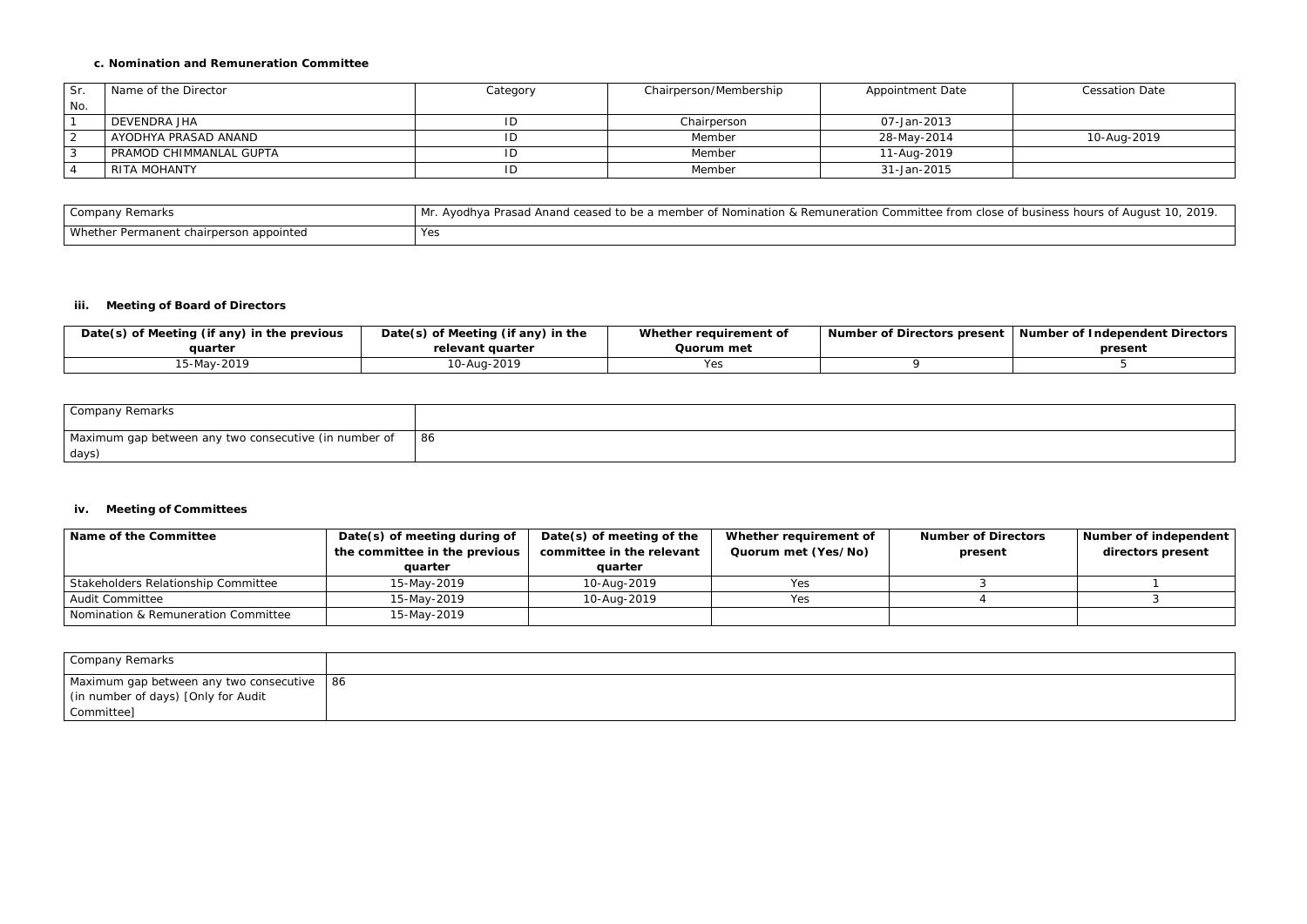#### **v. Related Party Transactions**

| Subject                                                                                                | Compliance status (Yes/No/NA) | Remark |
|--------------------------------------------------------------------------------------------------------|-------------------------------|--------|
| Whether prior approval of audit committee obtained                                                     | Yes                           |        |
| I Whether shareholder approval obtained for material RPT                                               | Not Applicable                |        |
| Whether details of RPT entered into pursuant to omnibus approval have been reviewed by Audit Committee | Yes                           |        |
|                                                                                                        |                               |        |

Disclosure of notes on related party transactions and Disclosure of notes of material related party transactions

### **VI. Affirmations**

- 1. The composition of Board of Directors is in terms of SEBI (Listing obligations and disclosure requirements) Regulations, 2015. **Yes**
- 2. The composition of the following committees is in terms of SEBI(Listing obligations and disclosure requirements) Regulations, 2015
	- a. Audit Committee **Yes**
	- b. Nomination & remuneration committee **Yes**
	- c. Stakeholders relationship committee **Yes**
	- d. Risk management committee (applicable to the top 100 listed entities) **- Not applicable**
- 3. The committee members have been made aware of their powers, role and responsibilities as specified in SEBI (Listing obligations and disclosure requirements) Regulations, 2015. **- Yes**
- 4. The meetings of the board of directors and the above committees have been conducted in the manner as specified in SEBI (Listing obligations and disclosure requirements) Regulations, 2015.**- Yes**
- 5. a. This report and/or the report submitted in the previous quarter has been placed before Board of Directors. **- Yes**
- b. Any comments/observations/advice of Board of Directors may be mentioned here:

**Name : Sanchay Dubey Designation : Company Secretary & Compliance Officer**